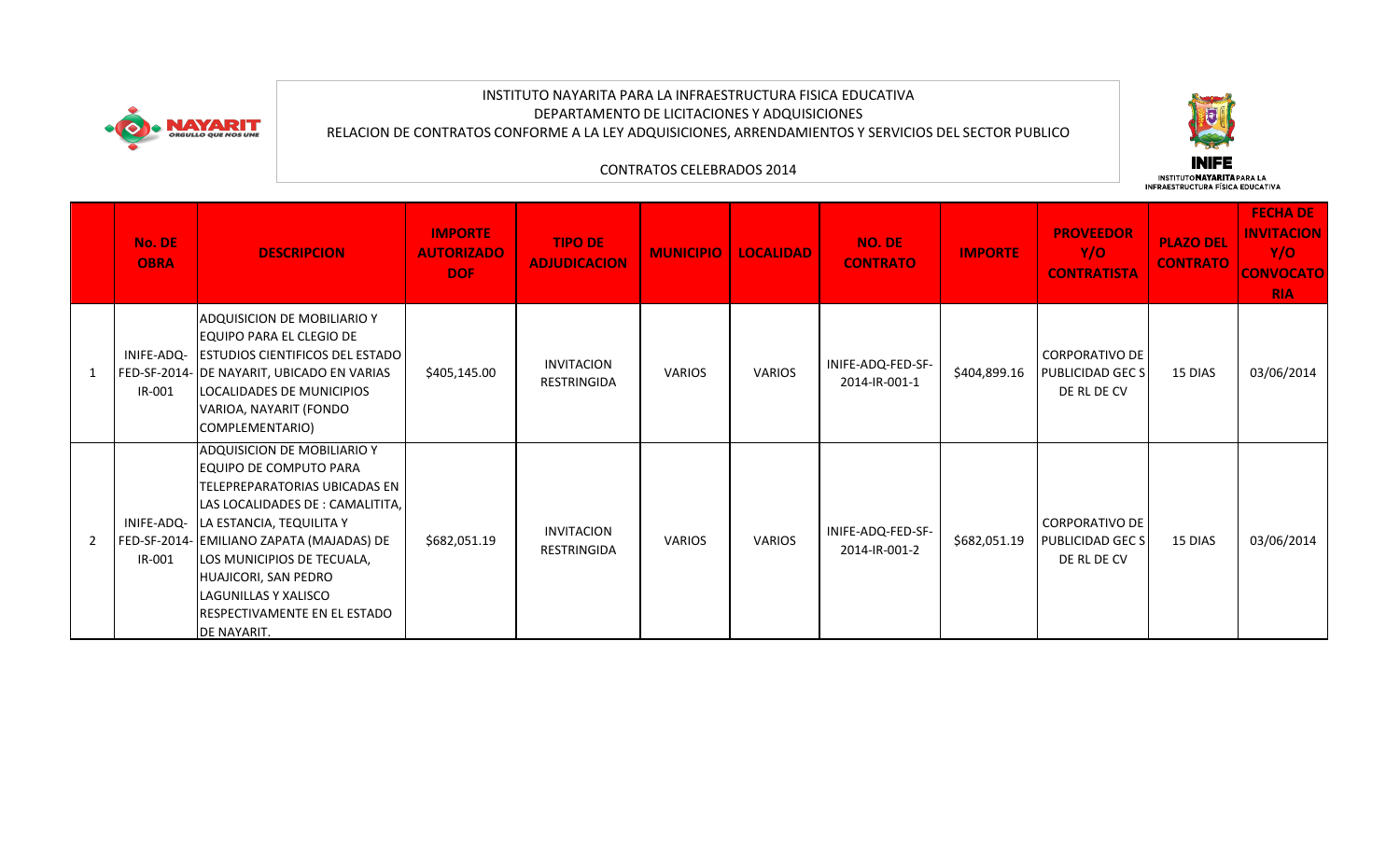| $\overline{3}$ | INIFE-ADQ-<br>FED-SF-2014-<br>IR-002        | ADQUISICION DE MOBILIARIO Y<br>EQUIPO PARA COLEGIO NACIONAL<br>DE EDUCACION PROFECIONAL<br>TECNICA DEL ESTADO DE NAYARIT,<br>PLANTEL 310, UBICADO EN LA<br>LOCALIDAD DE TEPIC, MUNICIPIO<br>DE TEPIC, NAYARIT. (CONDO<br>COMPLEMENTARIO)          | \$114,369.04   | <b>INVITACION</b><br><b>RESTRINGIDA</b> | <b>VARIOS</b> | <b>VARIOS</b> | INIFE-ADQ-FED-SF-<br>2014-IR-002-1 | \$114,344.68   | <b>INFORMATICA</b><br>OPCYON SA DE CV      | 15 DIAS | 03/06/2014 |
|----------------|---------------------------------------------|---------------------------------------------------------------------------------------------------------------------------------------------------------------------------------------------------------------------------------------------------|----------------|-----------------------------------------|---------------|---------------|------------------------------------|----------------|--------------------------------------------|---------|------------|
| $\overline{4}$ | INIFE-ADQ-<br>FED-SF-2014<br>IR-002         | ADQUISICION DE MOBILIARIO Y<br><b>EQUIPO PARA LA UNIVERSIDAD</b><br>AUTONOMA DE NAYARIT (UAN)<br><b>VARIAS PREPARATORIAS UBICADAS</b><br><b>EN VARIAS LOCALIDADES DE</b><br>VARIOS MUNICIPIOS DEL ESTADO<br>DE NAYARIT. (FONDO<br>COMPLEMENTARIO) | \$686,873.04   | <b>INVITACION</b><br><b>RESTRINGIDA</b> | <b>VARIOS</b> | <b>VARIOS</b> | INIFE-ADQ-FED-SF-<br>2014-IR-002-2 | \$683,972.64   | <b>INFORMATICA</b><br>OPCYON SA DE CV      | 15 DIAS | 03/06/2014 |
| 5              | IR-004                                      | ADQUISICION DE EQUIPO DE<br>COMPUTO PARA EL INSTITUTO DE<br>INIFE-ADQ- CAPACITACION PARA EL TRABAJO<br>FED-ICA-2014 DEL ESTADO DE NAYARIT (ICATEN),<br><b>UBICADOS EN VARIAS</b><br>LOCALIDADES, MUNICIPIOS<br>VARIOS, NAYARIT.                   | \$1,828,952.28 | <b>INVITACION</b><br><b>RESTRINGIDA</b> | <b>VARIOS</b> | <b>VARIOS</b> | INIFE-ADQ-FED-ICA-<br>2014-IR-004  | \$1,811,679.45 | ING. CESAR<br><b>AARON GUZMAN</b><br>LOPEZ | 30 DIAS | 25/07/2014 |
| 6              | INIFE-ADQ-<br><b>FED-ICA-2014</b><br>IR-003 | <b>ADQUISICION DE MOBILIARIO Y</b><br>EQUIPO PARA EL INSTITUTO DE<br>CAPACITACION PARA EL TRABAJO<br>DEL ESTADO DE NAYARIT (ICATEN),<br>UBICADOS EN VARIAS, MUNICIPIOS<br>VARIOS, NAYARIT (CONVENIO 2014)                                         | \$1,020,858.00 | <b>INVITACION</b><br><b>RESTRINGIDA</b> | <b>VARIOS</b> | <b>VARIOS</b> | INIFE-ADQ-FED-ICA-<br>2014-IR-003  | \$1,010,647.54 | POLIFIESTAS S DE<br><b>RL DE CV</b>        | 30DIAS  | 25/07/2014 |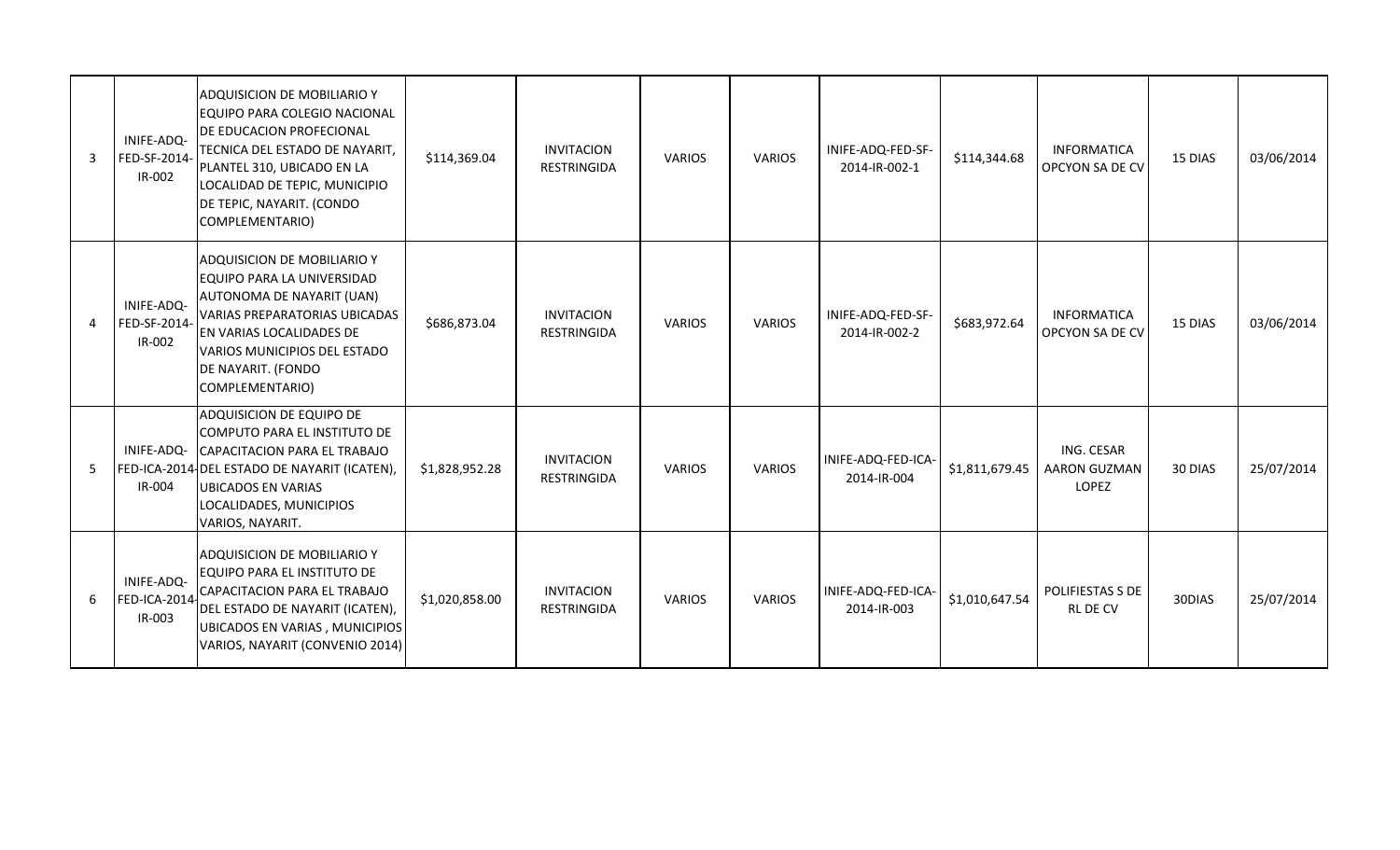| $\overline{7}$ | INIFE-ADQ-<br>FED-CONA-<br>2014-AD-001 | ADQUISICION DE MOBILIARIO Y<br><b>EQUIPO PARA EL COLEGIO</b><br>NACIONAL DE EDUCACION<br><b>PROFECIONAL TECNICA DEL</b><br>ESTADO DE NAYARIT, PLANTEL<br>TEPIC II- N° 310, UBICADO EN LA<br>LOCALIDAD DE TEPIC, MUNICIPIO<br>DE TEPIC, NAYARIT. (ECONOMIAS) | \$51,893.76    | ADJUDICACION<br><b>DIRECTA</b> | <b>TEPIC</b>  | <b>TEPIC</b>  | INIFE-ADQ-FED-<br>CONA-2014-AD-001 | \$51,893.41    | <b>COMERCIALIZADO</b><br>RA A.C.D., SA DE<br><b>CV</b>        | 15 DIAS |            |
|----------------|----------------------------------------|-------------------------------------------------------------------------------------------------------------------------------------------------------------------------------------------------------------------------------------------------------------|----------------|--------------------------------|---------------|---------------|------------------------------------|----------------|---------------------------------------------------------------|---------|------------|
| 8              | INIFE-ADQ-<br>001                      | ADQUISICION DE MOBILIARIO Y<br>EQUIPO (SILLAS UNIVERSITARIAS)<br>EST-2014-LP- EN VARIAS ESCUELAS DE LA<br>SECRETARIA DE EDUCACION DEL<br>ESTADO DE NAYARIT (SE).                                                                                            | \$1,229,600.00 | <b>LICITACION PUBLICA</b>      | <b>VARIOS</b> | <b>VARIOS</b> | INIFE-ADQ-EST-2014-<br>LP-001      | \$1,162,320.00 | <b>GUADALUPE DEL</b><br><b>CARMEN TAPIA</b><br><b>ELIAS</b>   | 15 DIAS | 01/11/2014 |
| 9              | INIFE-ADQ-<br>EST-2014-LP<br>004       | ADQUISICION DE PINTURA PARA LA<br>REHABILITACION DE EDIFICIOS<br><b>ESCOLARES DE INSTITUCIONES</b><br>VARIAS, DE LOCALIDADES VARIAS<br>DEL ESTADO DE NAYARIT (SEPEN)<br>(2014)                                                                              | \$1,999,206.00 | LICITACION PUBLICA             | <b>VARIOS</b> | <b>VARIOS</b> | INIFE-ADQ-EST-2014-<br>LP-004      | \$1,722,193.10 | <b>CLAUDIA MALENY</b><br>LOZANO LOPEZ                         | 25 DIAS | 06/12/2014 |
| 10             | INIFE-ADQ-<br>EST-2014-LP<br>006       | ADQUISICION DE PINTURA PARA LA<br>REHABILITACION DE EDIFICIOS<br><b>ESCOLARES DE INSTITUCIONES</b><br>VARIAS, DE LOCALIDADES VARIAS<br>DEL ESTADO DE NAYARIT (SEPEN)<br>(2014)                                                                              | \$1,920,320.00 | LICITACION PUBLICA             | <b>VARIOS</b> | <b>VARIOS</b> | INIFE-ADQ-EST-2014-<br>LP-006      | \$1,919,945.00 | <b>INNOVA-COM SA</b><br>DE CV                                 | 45 DIAS | 13/12/2014 |
| 11             | INIFE-ADQ-<br>EST-2014-LP<br>007       | ADQUISICION DE MOBILIARIO Y<br>EQUIPO PARA EL PROGRAMA<br>GENERAL DE OBRA 2013-2014<br>PARA LOS SERVICIOS DE<br>EDUCACION PÚBLICA DEL ESTADO<br>DE NAYARIT. (SEPEN) COMPUTO                                                                                 | \$3,617,846.86 | LICITACION PUBLICA             | <b>VARIOS</b> | <b>VARIOS</b> | INIFE-ADQ-EST-2014<br>LP-007-1     | \$3,617,846.86 | PROVEDORA<br><b>COMERCIAL Y</b><br>SERVICIOS ALCA<br>SA DE CV | 15 DIAS | 17/12/2014 |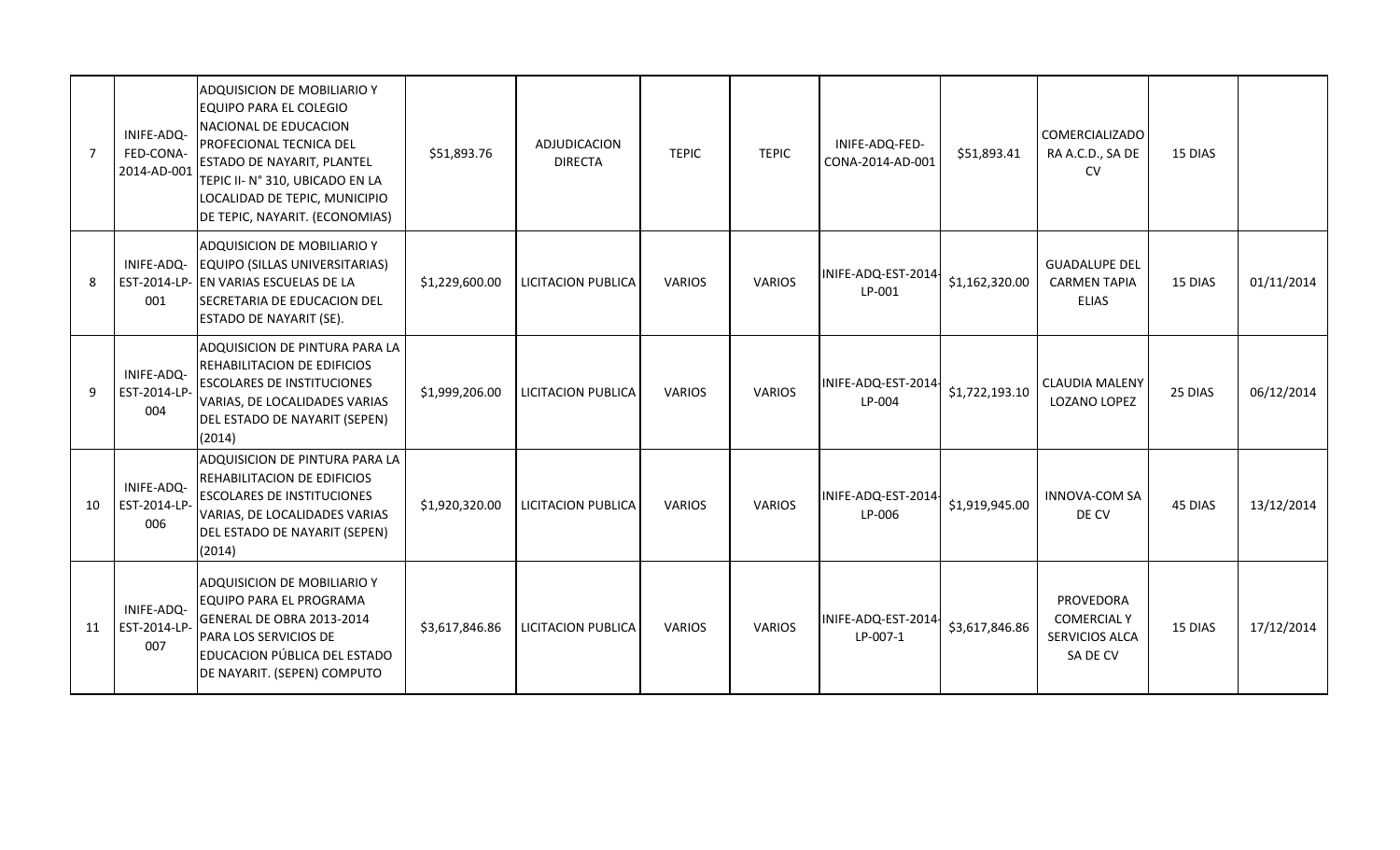| 12 | INIFE-ADQ-<br>EST-2014-LP-<br>007 | ADQUISICION DE MOBILIARIO Y<br>EQUIPO PARA EL PROGRAMA<br>GENERAL DE OBRA 2013-2014<br>PARA LOS SERVICIOS DE<br>EDUCACION PÚBLICA DEL ESTADO<br>DE NAYARIT. (SEPEN) EQUIPO<br>MOBILIARIO LABORATORIO. | \$273,022.91   | <b>LICITACION PUBLICA</b> | <b>VARIOS</b> | <b>VARIOS</b> | INIFE-ADQ-EST-2014-<br>LP-007-2 | \$271,896.84   | ING. RAMON<br>ADOLFO SANTOS<br>VARGAS        | 15 DIAS | 17/12/2014 |
|----|-----------------------------------|-------------------------------------------------------------------------------------------------------------------------------------------------------------------------------------------------------|----------------|---------------------------|---------------|---------------|---------------------------------|----------------|----------------------------------------------|---------|------------|
| 13 | INIFE-ADQ-<br>EST-2014-LP<br>007  | ADQUISICION DE MOBILIARIO Y<br>EQUIPO PARA EL PROGRAMA<br>GENERAL DE OBRA 2013-2014<br>PARA LOS SERVICIOS DE<br>EDUCACION PÚBLICA DEL ESTADO<br>DE NAYARIT. (SEPEN) MOBILIARIO.                       | \$3,101,856.43 | <b>LICITACION PUBLICA</b> | <b>VARIOS</b> | <b>VARIOS</b> | INIFE-ADQ-EST-2014-<br>LP-007-3 | \$3,086,225.66 | ING. RAMON<br><b>ADOLFO SANTOS</b><br>VARGAS | 15 DIAS | 17/12/2014 |
| 14 | INIFE-ADQ-<br>EST-2014-LP<br>008  | ADQUISICION DE MOBILIARIO Y<br>EQUIPO PARA EL PROGRAMA<br>GENERAL DE OBRA 2013-2014<br>PARA LA SECRETARIA DE<br>EDUCACION PÚBLICA DEL ESTADO<br>DE NAYARIT. (SE) MOBILIARIO.                          | \$1,405,283.68 | <b>LICITACION PUBLICA</b> | <b>VARIOS</b> | <b>VARIOS</b> | INIFE-ADQ-EST-2014-<br>LP-008-1 | \$1,404,572.08 | ING. RAMON<br><b>ADOLFO SANTOS</b><br>VARGAS | 15 DIAS | 17/12/2014 |
| 15 | INIFE-ADQ-<br>EST-2014-LP-<br>008 | ADQUISICION DE MOBILIARIO Y<br>EQUIPO PARA EL PROGRAMA<br>GENERAL DE OBRA 2013-2014<br>PARA LA SECRETARIA DE<br>EDUCACION PÚBLICA DEL ESTADO<br>DE NAYARIT. (SE) TALLER DE<br>INDUSTRIA DEL VESTIDO.  | \$273,022.91   | <b>LICITACION PUBLICA</b> | <b>VARIOS</b> | <b>VARIOS</b> | INIFE-ADQ-EST-2014-<br>LP-008-2 | \$294,593.60   | ING. RAMON<br><b>ADOLFO SANTOS</b><br>VARGAS | 15 DIAS | 17/12/2014 |
| 16 | INIFE-ADQ-<br>EST-2014-LP-<br>008 | ADQUISICION DE MOBILIARIO Y<br>EQUIPO PARA EL PROGRAMA<br>GENERAL DE OBRA 2013-2014<br>PARA LA SECRETARIA DE<br>EDUCACION PÚBLICA DEL ESTADO<br>DE NAYARIT. (SE) LABORATORIO<br>POLIFUNCIONAL.        | \$297,273.10   | <b>LICITACION PUBLICA</b> | <b>VARIOS</b> | <b>VARIOS</b> | INIFE-ADQ-EST-2014-<br>LP-008-3 | \$271,896.84   | ING. RAMON<br>ADOLFO SANTOS<br>VARGAS        | 15 DIAS | 17/12/2014 |